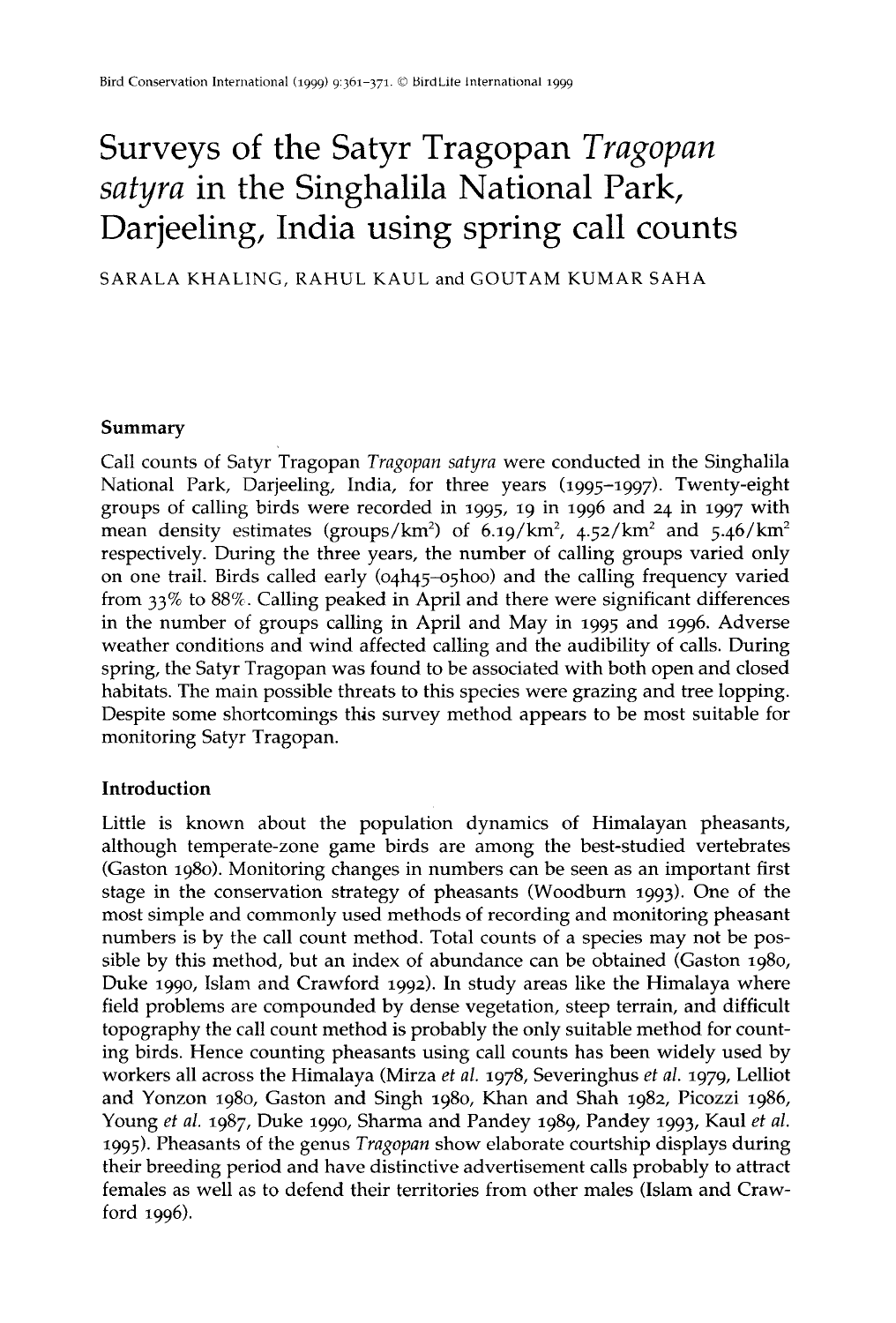The Satyr Tragopan is distributed over Garhwal, Kumaun, Nepal, Darjeeling hills, Sikkim, Bhutan, and western Arunachal Pradesh at elevations of 2400m-4300m, descending to 1800 m during severe winters (Ali and Ripley 1980). It inhabits steep and densely forested slopes comprising mainly of *Quercus* sp., *Magnolia* sp., *Rhododendron* spp. and *Abies densa* trees, with a well-developed understorey formed of ringal bamboo *Arundinaria maling.* Encounters in the wild have shown that the species is shy and wary, found generally in pairs in summer, in family groups post-breeding and solitary for the rest of the year (Gaston 1980). Satyr Tragopan is categorized as "Vulnerable" (McGowan and Garson 1995) and "Near Threatened" (Collar *et al.* 1994).

In this paper, we present results of call counts done for three breeding seasons (1995 to 1997) in the Singhalila National Park (SNP). We have commented on the suitability of this technique for estimating abundance. The spring dispersal pattern of the Satyr Tragopan and the main uncertainties preventing absolute estimate of the Satyr Tragopan population while using the call count methodology have also been discussed.

### **Study Area**

The study area was located in the 109 km<sup>2</sup> Singhalila National Park (27°13'15"N–  $27^{\circ}1'46''$ N;  $88^{\circ}1'5''E - 88^{\circ}7'5''E$ ) in India at the extreme north-western edge of Darjeeling district, with the Singhalila spur separating the district from Nepal and Sikkim (Figure 1). Altitudes in the Park vary from 2,400m to 3,650 m and moist temperate conditions prevail throughout the year, resulting in a temperate to a subalpine vegetation. Wet temperate *(Quercus* spp., *Acer* spp., *Sytnplocos* sp. *Magnolia campbelli, Castanopsis tribuloides, Endospermum chinense),* moist temperate (Q. *pachyphylla, Betula utilis, Sorbus cuspidata, Rhododendron* spp. *Tsuga brunniona)* and alpine forests *{R. campanulatum, R. barbatum, R. hookeri, R.hodgsoni, Abies densa)* form the main forest cover of the National Park (Anon. 1992).

Direct threats to animal habitats, in the form of grazing and browsing by livestock from yak and cattle stations all along the Park border, firewood collection and bamboo harvesting by people from the settlements, are prevalent in the National Park. Being a popular trekking area in the district, the National Park is also affected indirectly by tourism.

#### **Methods**

Given the Park's size (108.77 km<sup>2</sup>) it became necessary to limit the survey to selected areas that were most likely to contain Satyr Tragopan. During these extensive surveys we visited the different beats of the National Park using the pre-existing forest paths/trails of varying lengths and passing through different vegetation types. We also collected information from people living in settlements near the Park, Wildlife Department staff, shepherds and forest village dwellers. After selecting areas with maximum Satyr Tragopan concentrations (since this study formed only a part of a larger ecological study) we selected three trails each over 3 km long with good vantage points affording large area coverage in the Gairibans beat of the SNP to carry out the census exercise according to the method described by Gaston (1980) and Duke (1990). Observers were placed at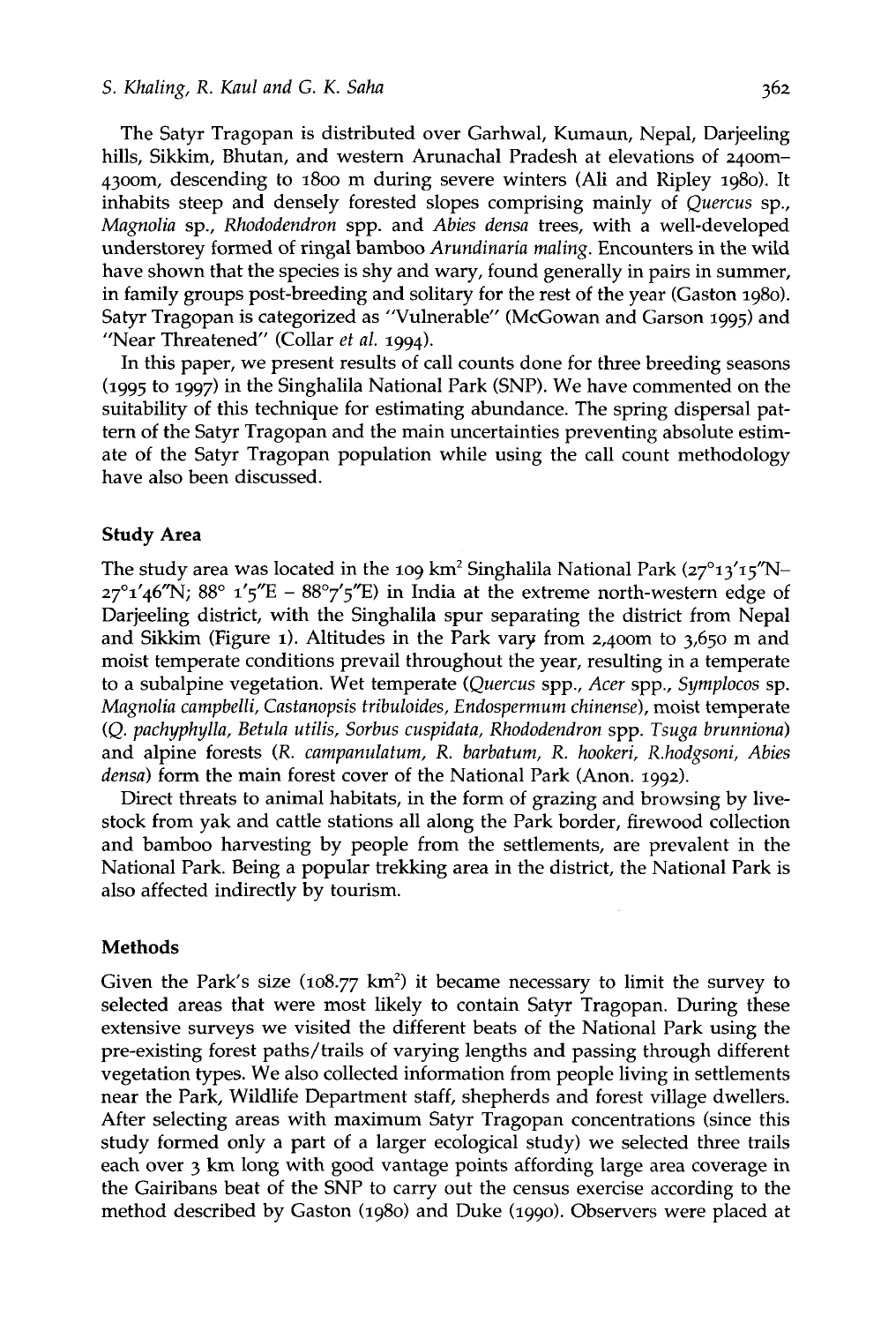

Figure 1. Location of Singhalila National Park, Darjeeling, India.

five points along each trail and each separated by a distance of 600 m. All these points were permanently marked so that the same place could be used for subsequent call counts. Only those persons who were familiar with the entire area and thus capable of recognizing the boundaries of their counting zones were involved in the exercise. Counting of calling males was recorded in appropriately designed data collection sheets, which had a circular chart designed to be orientated to north at the census point. At the census points the northerly orientation of each observer was marked the evening before the census. Observations were grouped to 50-m intervals, up to 300 m. Each observer noted the direction of the call, the approximate distance of the source of the call, the number of calls, duration of each call and the number of birds heard calling. Other important variables recorded were weather conditions including cloud cover, wind condition, temperature, relative humidity, rainfall and time of sunrise. Each transect was surveyed for three consecutive mornings. This was repeated at two-week intervals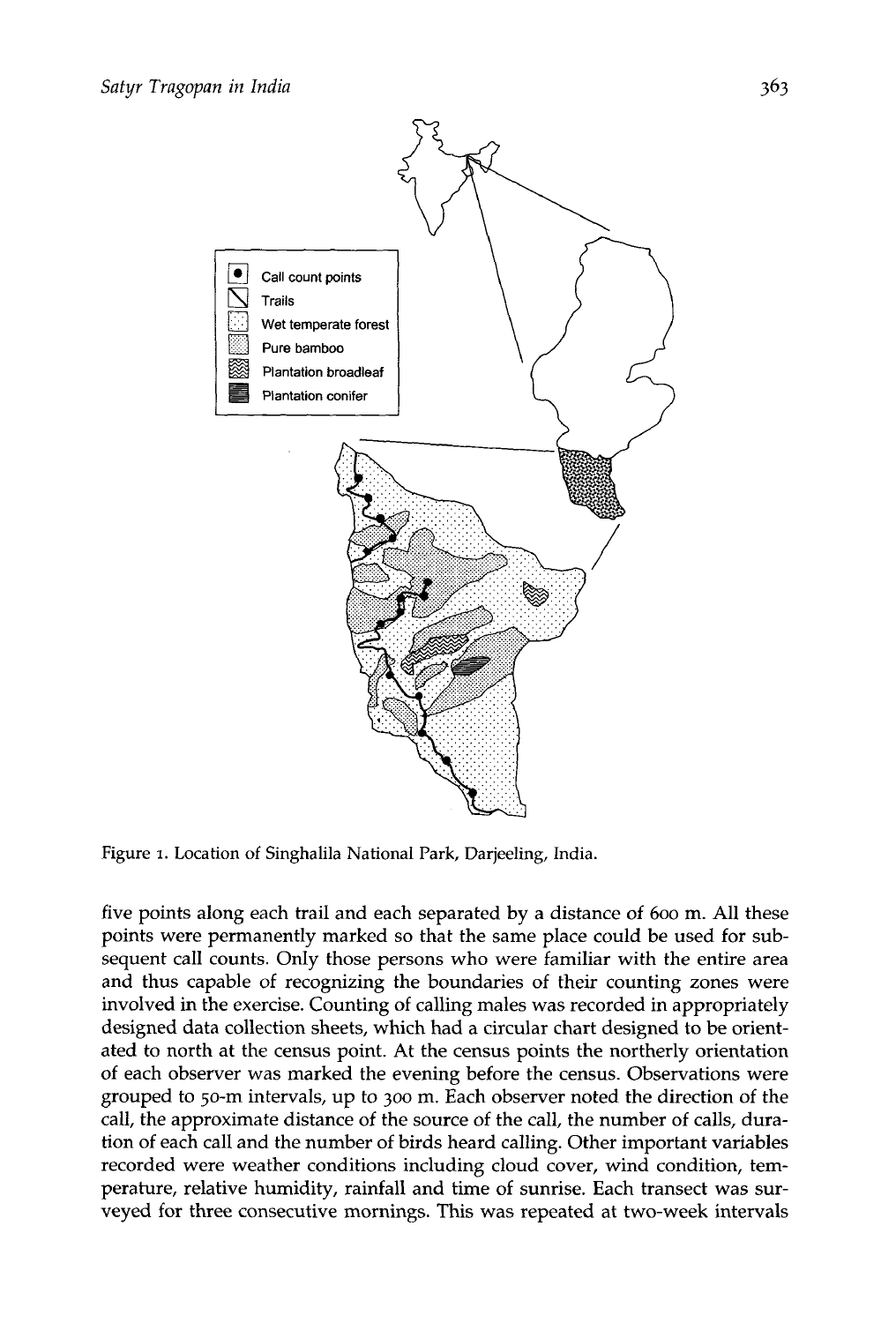for each transect giving a total of 27 mornings of recordings in 1995, and 18 each in 1996 and 1997. Thirty animal sites along the three transects were located by calls and measured for vegetation parameters. The five nearest trees method was used to study the tree species diversity and cover. Using the animal as the centre of the plot a 3 m  $\times$  3 m plot was used to measure shrub cover and two 1 m  $\times$ 1 m plots within the larger plot were used for ground vegetation measurements. Threats that may be affecting the Satyr habitat were also recorded in terms of intensity.

#### *Analyses*

As the most elaborate chorus (maximum calling groups) was observed in April, for the purpose of estimating the density we considered only the highest values over a constant period in April. With the progress of the calling season the number of calling birds declined, therefore mean density indices derived from total survey days would be misleading. The calling frequency was expressed as the percentage of the maximum number of birds heard at a given point on a particular day. Duration of chorus was defined as the time over which there was continuous calling and counter calling with no interval exceeding 15 minutes. A one-way analysis of variance was used to test for differences in density estimates across the three transects and in each transect across the years. The Mann-Whitney U-test was used to test for differences in calling groups between April and May. Pearson correlation coefficients were used to test for call duration and threat data. Weather conditions were categorized as clear, cloudy, fog and rain; while wind conditions were categorized into no wind, still wind, breeze and gale. Principal component analysis (PCA) was used to reduce the data and identify important variables in vegetation structure in the bird sites.

## **Results**

A plot of the cumulative numbers of birds heard calling with increasing distance from the observer suggested that few were heard at >3oo m (Figure 2). We therefore assumed each observer to be censusing a circle with a radius of 300 m. This indicated that a 300-m radius was optimum for counting Satyr Tragopan in the existing field conditions. A total of 28 calling groups was recorded from the three trails in 1995, 19 groups in 1996 and 24 groups in 1997 with a mean density estimate of 6.19/km<sup>2</sup> (± 0.87), 4.52/km<sup>2</sup> (± 0.58) and 5.71/km<sup>2</sup> (± 0.38) in the three years, respectively (Figure 3). The number of calling groups of Satyr Tragopan during the three years varied only on Trail 3 ( $F$  2,18 = 6.38,  $P$  = 0.008). There was a difference in the number calling groups of birds across the three trails ( $F_{2,60} =$ 3.15,  $P = 0.05$ ). Birds appeared to be most abundant in Trail 1 and less abundant on the other two trails (Figure 4). We conducted some dawn call counts in March on a trial basis and found that calling was very sporadic and the chorus was not well established until early April. In all three years maximum groups of calling birds at dawn were recorded in April. Chorus calls by the birds declined through May and there was no chorus by the end of May or beginning of June, indicating a short calling period for this species (Figure 5). There was variation in the number of calling groups across April and May in 1995 ( $Z = -2.69$ ,  $P = 0.007$ )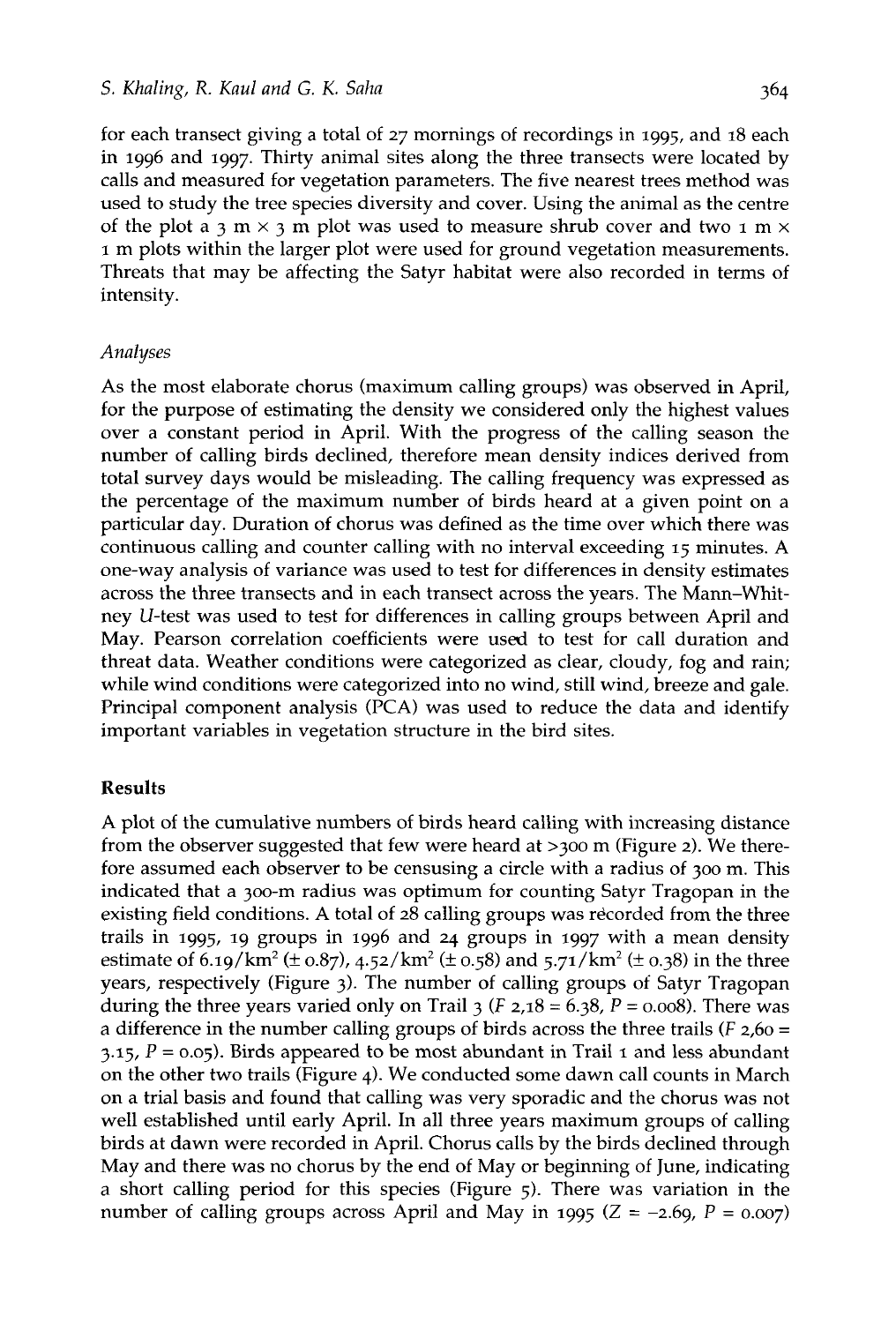

Figure 2. Relationship between number of calling groups and area of call count plot.



Figure 3. Density indices ( $x \pm SE$ ) of Satyr Tragopan during 1995–1997, Gairibans Beat, SNP, India.

and 1996  $(Z = -3.38, P < 0.001)$  while there were no records of calling groups in May 1997. We also eliminated June from our analyses because there was negligible calling during this month. The calling frequency varied from 33% to 88% in the mornings, suggesting that very few birds call every morning even in April when calling was at a maximum. The duration of chorus was positively correlated (Figure 6) with the number of calling birds in the chorus (r = 0.619, *P <* 0.001,  $n = 78$ ). On all the survey days the dawn chorus began well before sunrise and the 0445-0500 hrs time period had the maximum number of calling groups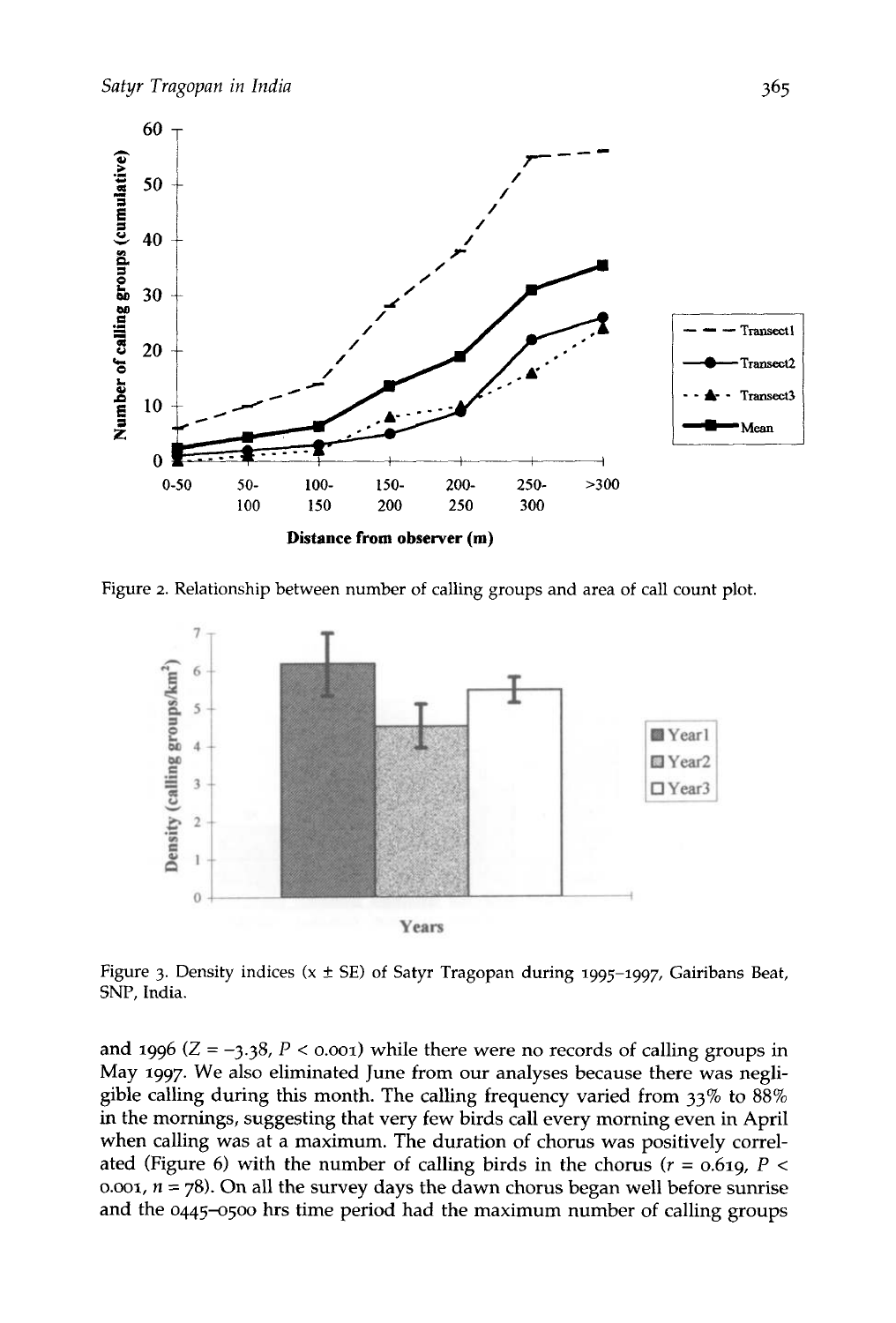

Figure 4. Density indices ( $x \pm SE$ ) of Satyr Tragopan on Trails 1, 2 and 3, Gairibans Beat, SNP, India.



Figure 5. Monthly calling groups of Satyr Tragopan during the breeding season.

(Figure 7). After this there was a decline in the number of calling groups and no calls were heard after o6hoo. Calling was negatively correlated with weather conditions ( $r = -0.306$ ,  $P = 0.001$ ,  $n = 225$ ) and wind conditions ( $r = -0.134$ ,  $P =$ 0.04,  $n = 225$ ).

Principal component analysis (PCA) extracted five factors from the 30 bird sites which together explained 78% of variation in the habitat variables (Figure 8). The first two factors accounted for 44% variation. The first factor was negatively correlated with shrub cover, shrub cover height, shrub cover density and tree density, and was positively correlated to ground cover, ground-cover density and diversity. The second factor was negatively correlated to ground cover,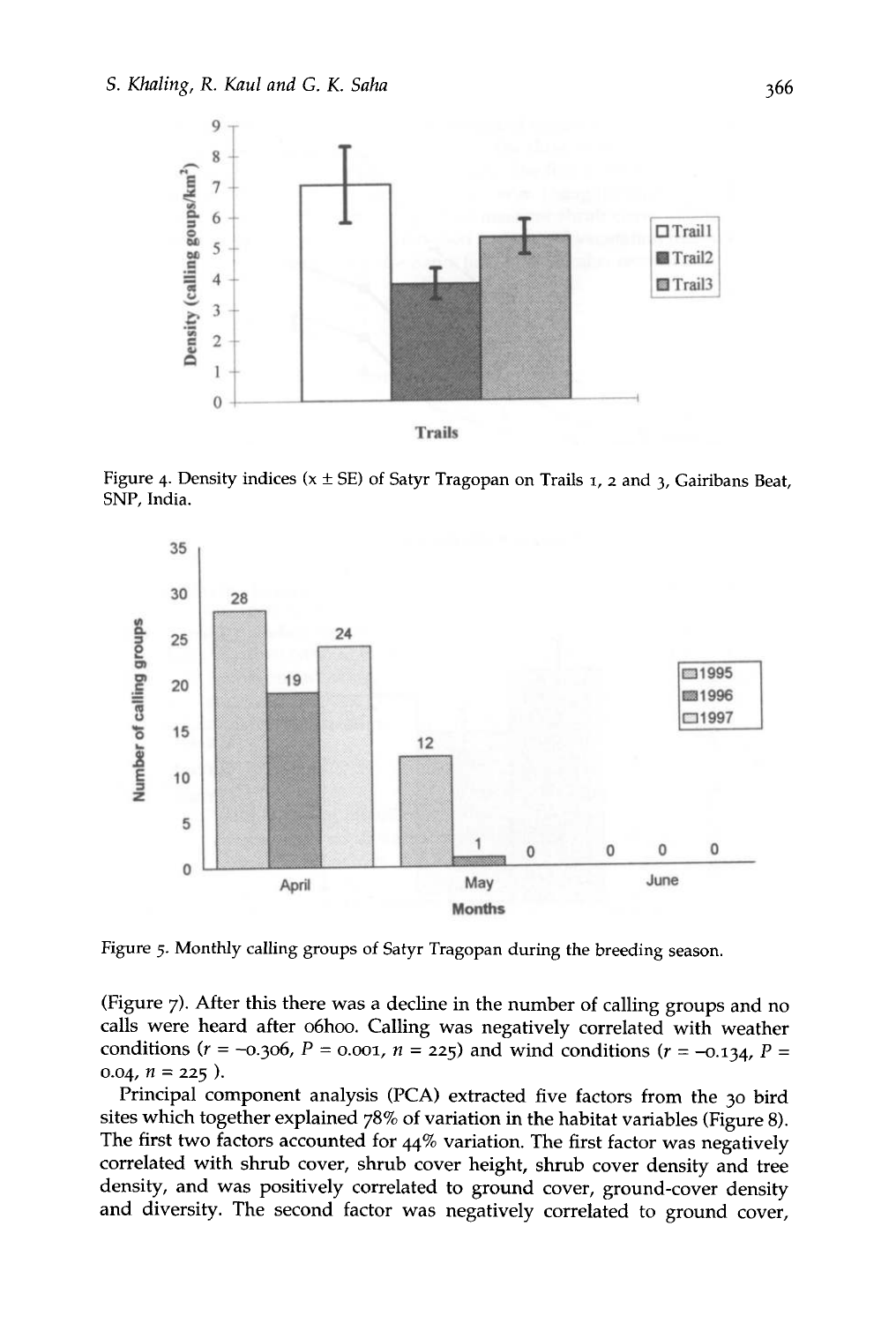

Figure 6. Relationship between number of calling groups and duration of chorus.



Figure 7. Number of calling bouts at different time periods during dawn chorus.

ground cover diversity, and positively correlated to canopy cover, shrub cover and density and tree density and diversity. The first factor represented open areas with low canopy and understorey cover and high ground cover. The second factor represented areas that were wooded or closed with dense understorey and therefore with little or no ground vegetation.

More birds were heard from those census points that were further from human settlements, but the relationship was not statistically significant. Grazing and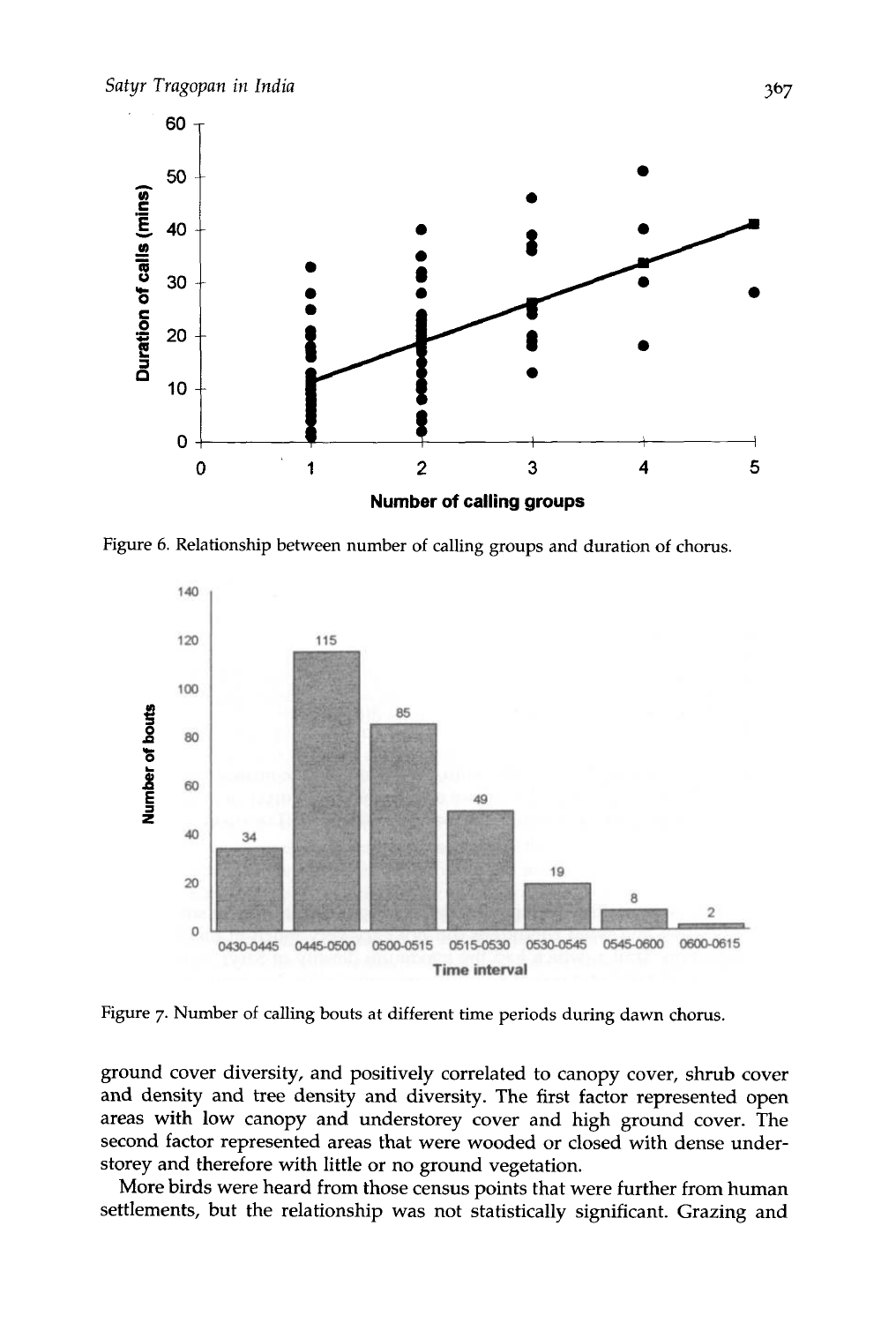

Figure 8. Principal Components Analysis of habitat variables on study plots *(n* = 30) Factor 1 represents open areas with low canopy and understorey cover and high ground cover. Factor 2 represents areas that were wooded or closed with dense understorey and therefore with little or no ground vegetation.  $cc =$  percent tree canopy cover;  $td =$  tree density;  $t sd = tree species diversity; sc = percent shrub cover; sh = shrub height; sd = shrub density;$  $s$ sd = shrub diversity;  $gc = percent$  ground cover;  $gh = ground$  cover height;  $gd = ground$ cover species diversity; gsd = ground cover species diversity.

lopping were negatively correlated with the distance to the nearest human settlement (grazing  $r = -0.537$ ,  $n = 30$ ,  $P = 0.002$ ; lopping  $r = -0.354$ ,  $n = 30$ ,  $P = 0.05$ ) suggesting avoidance of human disturbance by the Satyr Tragopan.

## **Discussion**

There were fewer calling groups detected in 1996 in all the three survey trails, whilst weather and wind conditions did not vary very much in the three years of observation. Trail 1, which had the maximum density of Satyr, had an elevational range of 2,625 m-2,900 m and was associated with deciduous tree species, *Acer* sp., *Magnolia* sp., *Litsaea* sp., *Corylus ferox, Endospermum chinense* and *Sorbus cuspidata,* in addition to evergreen species, *Quercus* sp. and *Rhododendron* sp. Thus this trail was associated with more open canopy cover at certain times of the year (winter and early spring) and more ground cover. Trail 2 was at an elevation of 2,600 m throughout, while the trail 3 ranged from 3,000 m to 3,200 m. Both were more closely associated with evergreen tree species and thus with less open canopy cover, which was probably preferred by the birds for roosting and cover.

The peak vocalization period in SNP was observed in April, after which there was a sharp decline in the dawn chorus and only sporadic calls were heard in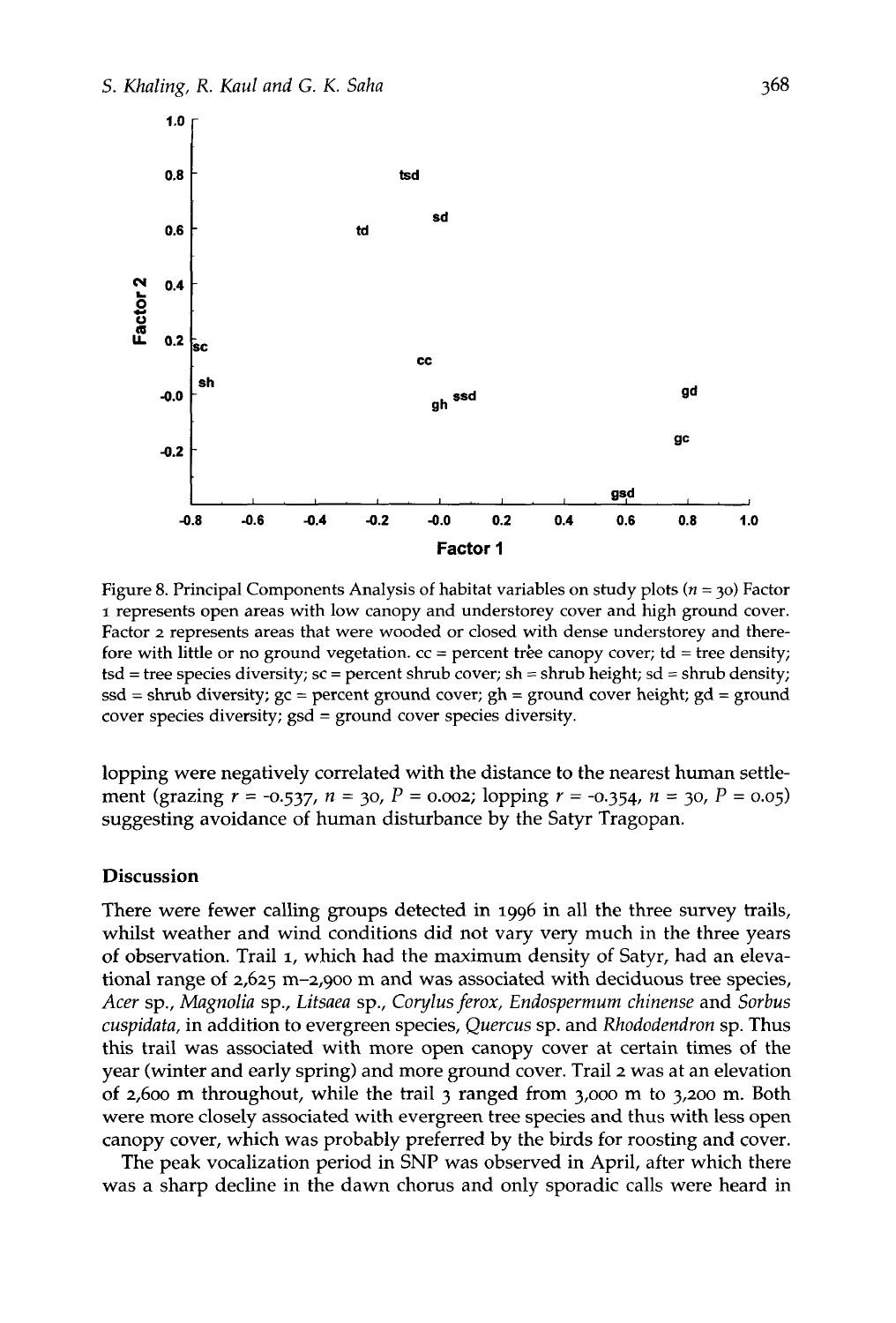the latter half of May. This is in contrast to observations in central Nepal (Lelliot and Yonzon 1980, Picozzi 1986) where calling groups of Satyr Tragopan were recorded even in the latter half of May. SNP is located further east where the rains set in earlier, which may cause such a reduced calling period. A similar trend has been seen in Blyth's Tragopan Tragopan blythii in the Phwangpui National Park, Mizoram, India where the calling period lasted less than one month (D. Ghose 1997, unpublished) apparently because the rains set in even earlier than at Singhalila National Park. Therefore the most suitable months for assessing the relative abundance of Satyr Tragopans may vary according to the climate of the area to be surveyed. In Singhalila National Park the Satyr Tragopan was amongst the first birds to call in the morning. The main chorus lasted for about half an hour in April and this period may thus be used effectively to generate presence/absence and abundance information. Cloud cover, relative humidity and amount of dew show no effect on counts but they were severely affected by precipitation (Kimball 1949). In SNP thick fog and heavy rainfall affected the calling of Satyr Trogapan. Windy conditions like gales probably had more effect on the hearing capacity of the observers than calling, by distorting the intensity and direction of the calls. According to Kimball (1949) wind velocity below 8 miles per hour (12 km/h) has no effect on call counts of Common Pheasants *Phasianus colchicus.*

From habitat studies during the calling season it appeared that the Satyr Tragopan calls were associated with two types of microhabitat. The first type were areas with less cover at the tree and shrub level but with dense ground (herb) cover, which may be categorized as open areas. The second type were wooded areas with more tree and shrub cover and sparse ground (herb) cover. The birds generally advertise their presence in the pre-monsoon or breeding season through calls and display (Islam and Crawford 1996). Such activities appear to be more advantageous in open areas. Being a ground-dwelling species the herb layer probably forms a potential source of food for this species. The Satyr Tragopan began calling well before sunrise on all survey days and this may indicate that the first phase of their calling was from the vicinity of their roost sites. The roost sites of the species were thus represented by the wooded areas from where the birds probably move to other types of habitat as the morning progresses.

The Gairibans beat of the SNP, where the dawn call counts were conducted, contained six human settlements including cattle stations. The main threats to the pheasants in that area appear to be habitat destruction by lopping trees by locals for firewood collection, removal of bamboo for construction and other uses and grazing and browsing by cattle belonging to people living within the area or nearby. The results show that the birds called mostly from those areas that were further from any human presence, indicating that they avoided disturbance. Poaching cannot be ruled out, though no recent evidence has been obtained. We observed that the birds were very vulnerable to snares, especially during the breeding season as they could be easily located through their calls.

As experienced by other workers, such as Duke (1990) and Picozzi (1986), some difficulties were encountered while using the call count method:

1. Highly dissected topography made audibility, distance assessment and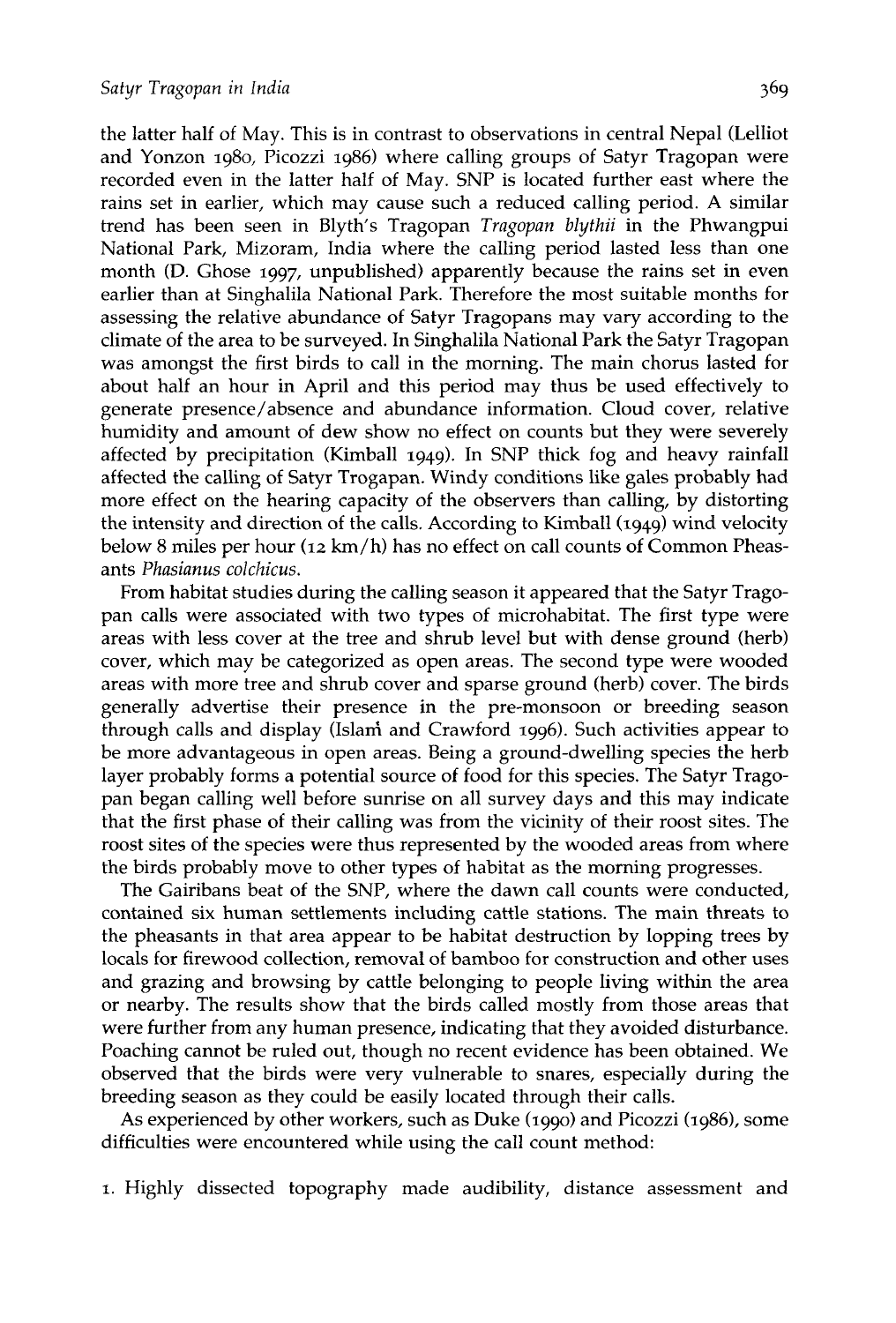judging the direction of calls difficult. More accurate estimation of the distance of the source of call was therefore impossible and thus an accurate estimation of the area surveyed was not possible.

- 2. Adverse weather conditions such as thick fog and rain affected calling behaviour, while high winds distorted the direction, distance and volume of the calls.
- 3. Females and subadults who may or may not call were probably not taken into account.
- 4. All calling groups that were heard appeared not to show adherence to fixed calling sites and appeared to shift their calling position each morning.
- 5. Birds were assumed to start calling from near their roosts, but may move as the morning progresses thus leading to possible overcounting.

Despite all these difficulties the dawn call count method serves as an appropriate way of assessing the abundance and establishing presence /absence status of Satyr Tragopan in any area. This method can be suitably applied in often difficult habitats occupied by Satyr Tragopans where flushing and visual counting are impossible. The dawn chorus is very pronounced and the number of calling groups can be easily counted. The method involves very little expense, expertise and time and there is practically no disturbance to the birds. It can be suitably used in short surveys of new areas because with little effort the presence/absence status of the species can be ascertained. If used over the years in previously surveyed areas then changes in abundance can be judged to establish population trends. To ensure that all birds around a census point are counted it is advisable to conduct the exercise for three or more consecutive days as not all birds call every morning. In highly dissected terrain the records of call counts would be more accurate if the distance between two census points is less than 600 m. By assuming that all calls are recorded from an area of fixed radius an approximate estimation of the survey area is possible that gives a density index for that area. However, this data should be treated with caution as extrapolation to absolute counts and densities may produce erroneous results for reasons discussed above.

## **Acknowledgements**

The Wildlife Circle, Department of Forest and Environment, Government of West Bengal funded the studies from June 1994 to March 1996 and from March to June 1997 and thereafter by WPA South Asia Regional Office. John Carroll and Phillip McGowan made helpful comments on the manuscript.

# **References**

- Ali, S. and Ripley, S. D. (1980) *Handbook of the birds of India and Pakistan.* Oxford, U.K.: Oxford University Press.
- Anonymous. (1992) *Management plan of the Singhalila National Park 1992.* Darjeeling, India: Directorate of Forests, Wildlife Division I.
- Collar, N. J., Crosby, M. J. and Stattersfield, A. J. (1994) *Birds to watch 2: the world list of threatened birds.* Cambridge, U.K.: BirdLife International (BirdLife Conservation Series No. 4).

Duke, G. (1990) Using call counts to compare western tragopan populations in Pakistan's